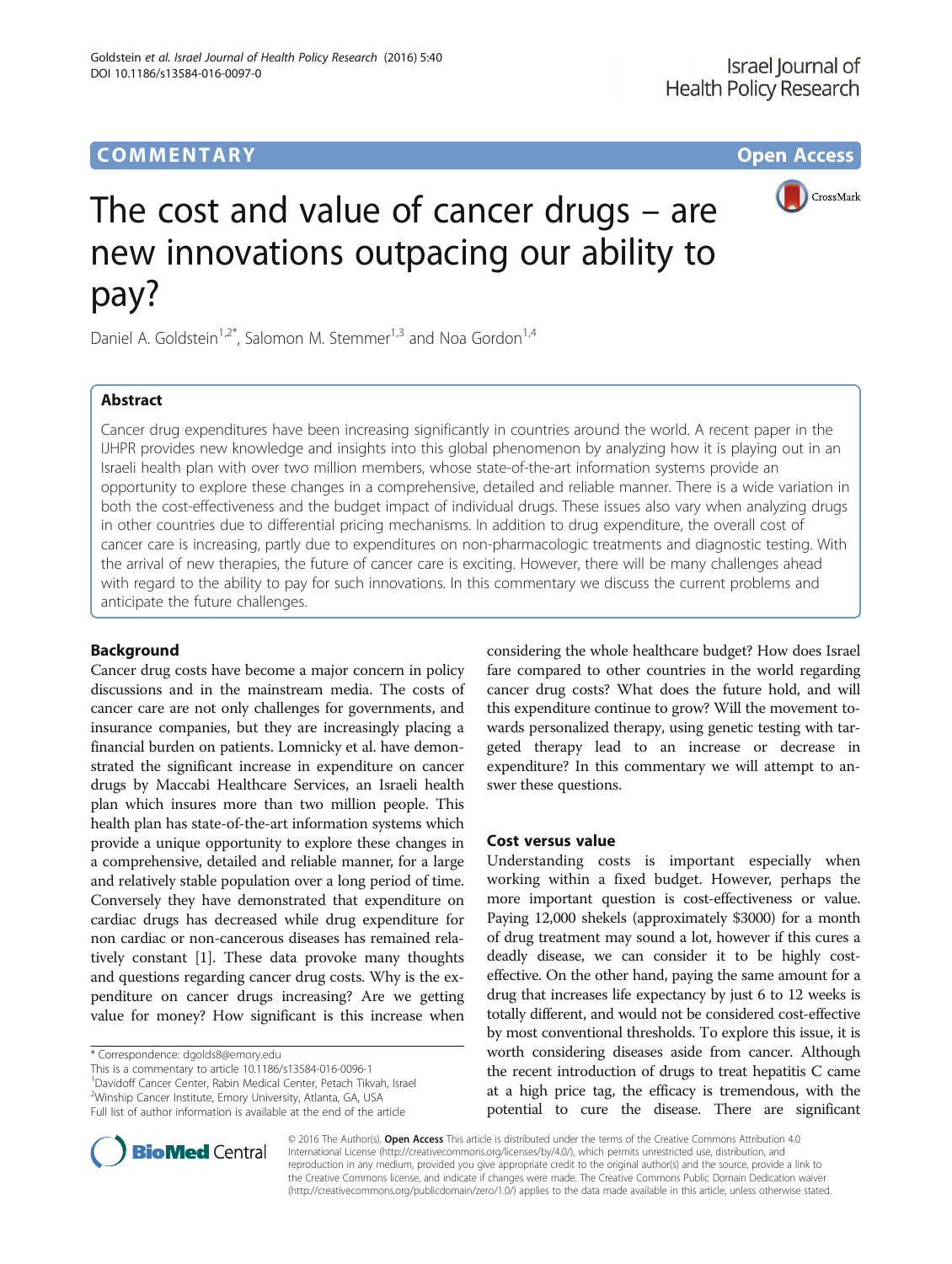differences in prices around the world, but in the US, a 12 week course of sofosbuvir costs approximately \$65,000 [[2](#page-2-0)]. Despite such high prices in the US, such drugs have been demonstrated to be cost-effective due to the significant benefit to patients [[3\]](#page-2-0).

In contrast, bevacizumab is used in colorectal cancer and increases life expectancy by only about 6 weeks. In Israel this costs approximately 12,000 shekels per month, while in the United States it costs approximately \$5300 per month. Based on prices in the US, this treatment is not considered cost-effective by all conventional thresholds – although its use is widespread [\[4\]](#page-2-0). Despite many advances in the management of cancer, the drugs required come at high prices, and the duration of therapy is often extensive. For example, the development of pertuzumab has been hailed as a major achievement in the ability to treat HER2 positive breast cancer. However, given the high cost (approx. \$215,000 per patient [\[5](#page-3-0)]), it has also been demonstrated not to be costeffective in metastatic disease, based on US prices [[5](#page-3-0)]. Many drugs used in the metastatic setting (stage 4/advanced) may have low cost-effectiveness given that they extend life by just a matter of weeks. However, drugs used in the adjuvant setting (early stage/curative), may be much more cost-effective given the potential for cure. Such drugs are used to decrease the chance of disease recurrence following surgery, and thus often convey a significant clinical benefit.

## The patient's perspective or the healthcare system's perspective?

When considering healthcare costs, traditionally the area of greatest focus has been the perspective of the institutional payer such as governments or insurance companies. However we are increasingly learning that the patients' perspective is important to consider with regard to the financial burden that they incur related to treatment. Recent research from Washington State has demonstrated that people with a diagnosis of cancer have a 2.7 times higher risk of bankruptcy, than people without cancer [[6](#page-3-0)]. However, the story does not stop there. Patients who declared bankruptcy had a 79 % greater mortality risk than patients who had not declared bankruptcy, suggesting that significant financial distress has a negative impact on health outcomes [\[7](#page-3-0)]. These financial problems in the United States are largely related to cost-sharing, with high deductibles and copays. One may argue that this is not a concern within the public system in Israel and other countries with universal health care coverage. However, we would propose that many patients in Israel take on considerable financial burden as a result of payments for second opinions, additional tests, and drugs not included within the basket of services. So while the cost-sharing is not a major problem for drugs in the basket, it is a problem when patients decide to do additional tests and treatments not included in the basket.

Even more significantly, growing expenditures on cancer drugs can crowd out funding for other important medications and/or other treatments. This is most obvious in countries like Israel that explicitly set aside a certain amount of money each year for the funding of new technologies [\[8\]](#page-3-0), forcing explicit prioritization and head-to-head comparisons of candidates for addition to the benefits package – taking into account both costs and benefits. But even in countries without annual budget caps for new technologies, overall health care resources are typically limited and budget constrained, so that increased expenditures on cancer drugs can ultimately come at the expense of treatment for a wide range of significant threats to population health, including heart disease, mental health, arthritis, and dementia. While this does not imply that increased spending on cancer drugs is necessarily a bad thing, it does suggest that the health benefits of such increases need to be weighed against the benefits to be gained from alternative uses of the funds.

### Global variations in drug prices

Drug prices and accessibility vary significantly around the world. While some drugs within Europe have equivalent prices in different countries due to "reference pricing" [[9](#page-3-0)], many drugs carry higher price tags in the United States [[10](#page-3-0), [11](#page-3-0)]. However, understanding the actual amount of money that changes hands is a major challenge. Many different programs of negotiations exist between countries and within countries, including programs for risk sharing, discounting and rebates. The details of such programs are often a high level secret, thus reducing transparency and the ability to truly understand value.

## Are drugs the only topic of concern in the cost of cancer care?

While the high cost of cancer drugs has received a lot of attention recently, it is important to put this expenditure into perspective. In the United States, drug spending constitutes approximately 20 % of total cancer spending for commercially insured individuals [\[12\]](#page-3-0). However it is important to recognize that cancer drug spending is a growing sector within health spending, and thus warrants scrutiny. It is also important to consider that there is great expenditure in other fields of cancer care, including radiology, radiation oncology, surgery, molecular diagnostics and costly interventions at the end of life. Within these fields and others, there are definitely areas of low value care, where efficiency could be improved. We believe that it is important to maintain a focus on high quality, high value care throughout all fields of medicine.

# The future: targeted therapy, immunotherapy and biosimilars

Lomnicky et al. have demonstrated that cancer drug expenditure has increased in the previous decade, but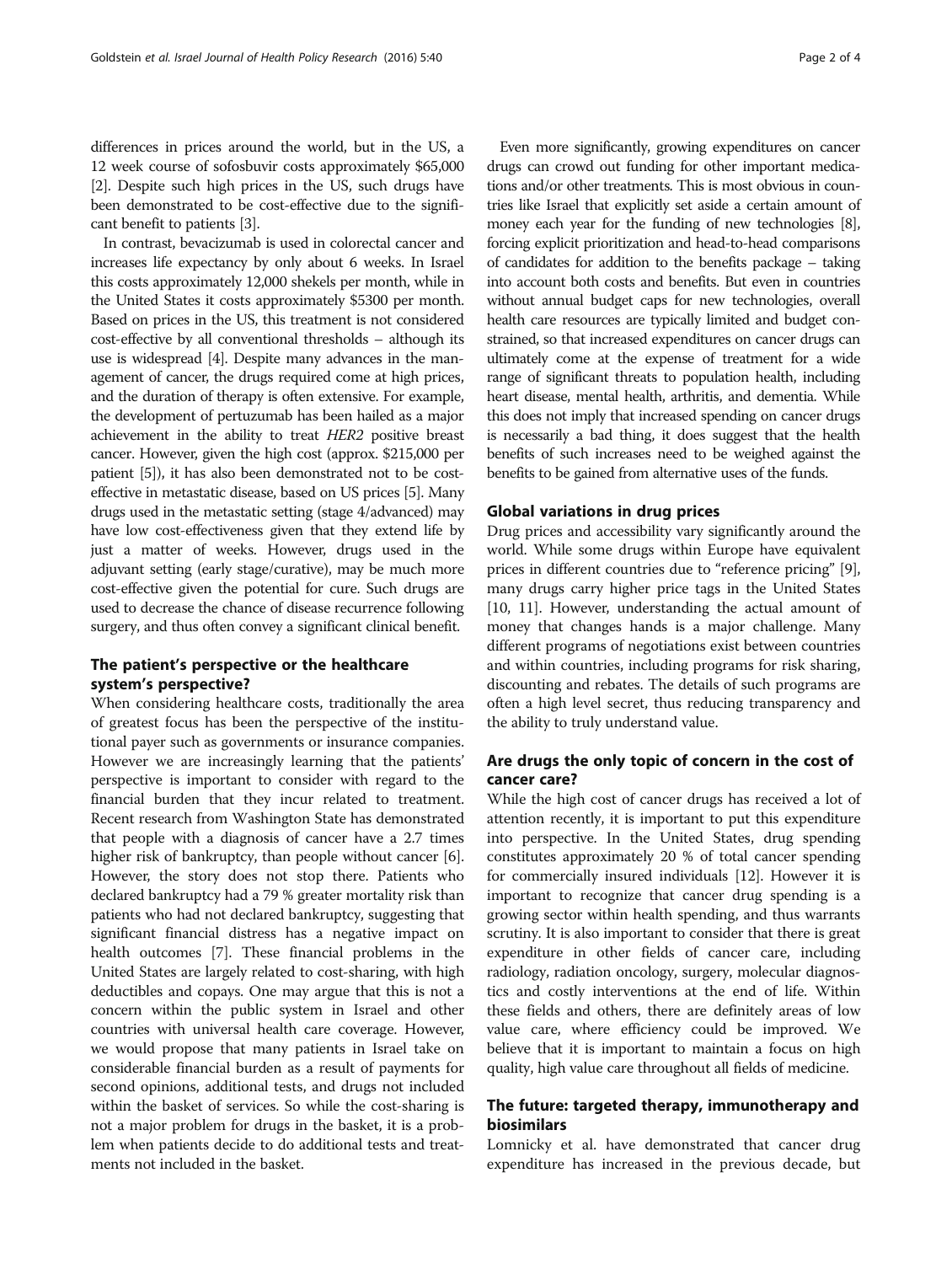<span id="page-2-0"></span>what can we expect in the next decade? The world of cancer care is entering an exciting era, with the arrival of immunotherapy and the further development of treatment tailored specifically to the genetic makeup of an individual's tumor. Drugs such as nivolumab and pembrolizumab inhibit the programmed cell death protein 1 (PD-1) on tumors and thus "remove the brakes" for an individual's immune system to fight against a tumor. Such drugs have already gained approval in the management of melanoma, lung and kidney cancer, with more approvals expected in the coming months and years [[13](#page-3-0)–[16](#page-3-0)]. These drugs can also be paired with cytotoxic T-lymphocyte-associated protein 4 (CTLA4) inhibitors such as ipilumumab, thus stimulating the immune system by two separate mechanisms. While many patients do not gain any benefit from such drugs, a small proportion may gain durable responses, with the potential for major survival benefits, never before seen in these and other malignancies. Targeted therapy is also holding great promise and lung cancer therapy is the poster child for this field. Patients with this disease now undergo genetic testing of their tumors to evaluate for EGFR mutations or ALK translocations in order to treat with either class of drugs for both mutations and alterations [[17](#page-3-0), [18](#page-3-0)]. Despite subsequent resistance that usually develops, further  $2<sup>nd</sup>$ generation tyrosine kinase inhibitors have been developed to target the resistant mutations. These include ceritinib and osimertinib [\[19, 20\]](#page-3-0). It is expected that new targeted therapies will be developed in the coming years in all fields of cancer. Although the advances in immunotherapy and targeted therapy are exciting, the costs will pose a major challenge, particularly as combination therapies are introduced. It is likely that risk-sharing will be required in order to fund such interventions.

After patent expiry we have traditionally seen major decreases in drug prices following the arrival of generic drugs. This has been of major importance for the budgets of healthcare payers. However a major challenge is to be expected in the coming years related to biologic therapies. Many new cancer drugs are biological agents, and only biologically similar agents can be produced following patent expiration. Regulatory agencies have required that such biosimilar drugs go through basic testing to demonstrate pharmacological equivalency, however stringent clinical trials are not required. Despite this, however, the cost of development of such biosimilar drugs is considered to be higher than the development of generic drugs. As a result, the drug price reductions at patent expiration are not expected to be significantly less than those for generic drugs, however this may also be simply because of a lack of significant competition. Generic drug prices have traditionally fallen to around 10 % of their original price. However biosimilar drug prices are projected initially to fall only to approximately 80 %. As a result, it is expected that drug budgets may face significant challenges in the future.

## **Conclusions**

There is much excitement about new developments in the field of cancer care. While some of these developments hold great promise, many new drugs confer only a minimal level of clinical benefit. Scientists, society and policy makers will be increasingly challenged with decisions of how to spend finite resources. Clear definitions and understanding of both cost-effectiveness and budget impact are essential in order to make high value coverage decisions.

#### Acknowledgments

None.

#### Funding

None.

#### Availability of data and materials n/a.

#### Authors' contributions

All authors contributed equally to the preparation of this commentary. All authors read and approved the final manuscript.

#### Authors' information

Daniel A. Goldstein is a medical oncologist and treats cancer patients at Rabin medical center. He researches policy and economic issues related to cancer care and is an adjunct assistant professor at Emory University, USA. He moved to Israel in 2015 following undergraduate training in the UK and postgraduate training in the USA.

Salomon M Stemmer, associate clinical professor of oncology, is a medical oncologist and palliative care physician. He is the head of the research unit at the institute of oncology at Rabin medical center. His research focuses on translational work and patient derived outcomes.

Noa Gordon is a research associate in the clinical research unit, institute of oncology at Rabin medical center. She is a PhD candidate at the Department of Health Systems Management at Ben-Gurion University of the Negev, where she studies high cost off-label drug use. She holds Masters degrees in both bioinformatics and public health.

#### Competing interests

The authors declare that they have no competing interests.

#### Author details

<sup>1</sup>Davidoff Cancer Center, Rabin Medical Center, Petach Tikvah, Israel. <sup>2</sup>Winship Cancer Institute, Emory University, Atlanta, GA, USA. <sup>3</sup>Sackler School of Medicine, Tel Aviv University, Tel Aviv, Israel. <sup>4</sup>Ben Gurion University of the Negev, Beer Sheva, Israel.

#### Received: 8 August 2016 Accepted: 10 August 2016 Published online: 22 September 2016

#### References

- Lomnicky Y, Kurnik D, Loebstein R, Katzir I, Vesterman-Landes J, Siegelmann-Danieli N. Trends in annual drug expenditure - a 16 year perspective of a public healthcare maintenance organization. doi[:10.1186/s13584-016-0096-1.](http://dx.doi.org/10.1186/s13584-016-0096-1)
- 2. Iyengar S, Tay-Teo K, Vogler S, et al. Prices, Costs, and Affordability of New Medicines for Hepatitis C in 30 Countries: An Economic Analysis. PLoS Med. 2016;13(5):e1002032.
- 3. Chahal HS, Marseille EA, Tice JA, et al. Cost-effectiveness of Early Treatment of Hepatitis C Virus Genotype 1 by Stage of Liver Fibrosis in a US Treatment-Naive Population. JAMA Intern Med. 2016;176(1):65–73.
- 4. Goldstein DA, Chen Q, Ayer T, et al. First- and second-line bevacizumab in addition to chemotherapy for metastatic colorectal cancer: a United States-based cost-effectiveness analysis. J Clin Oncol. 2015;33(10):1112–8.